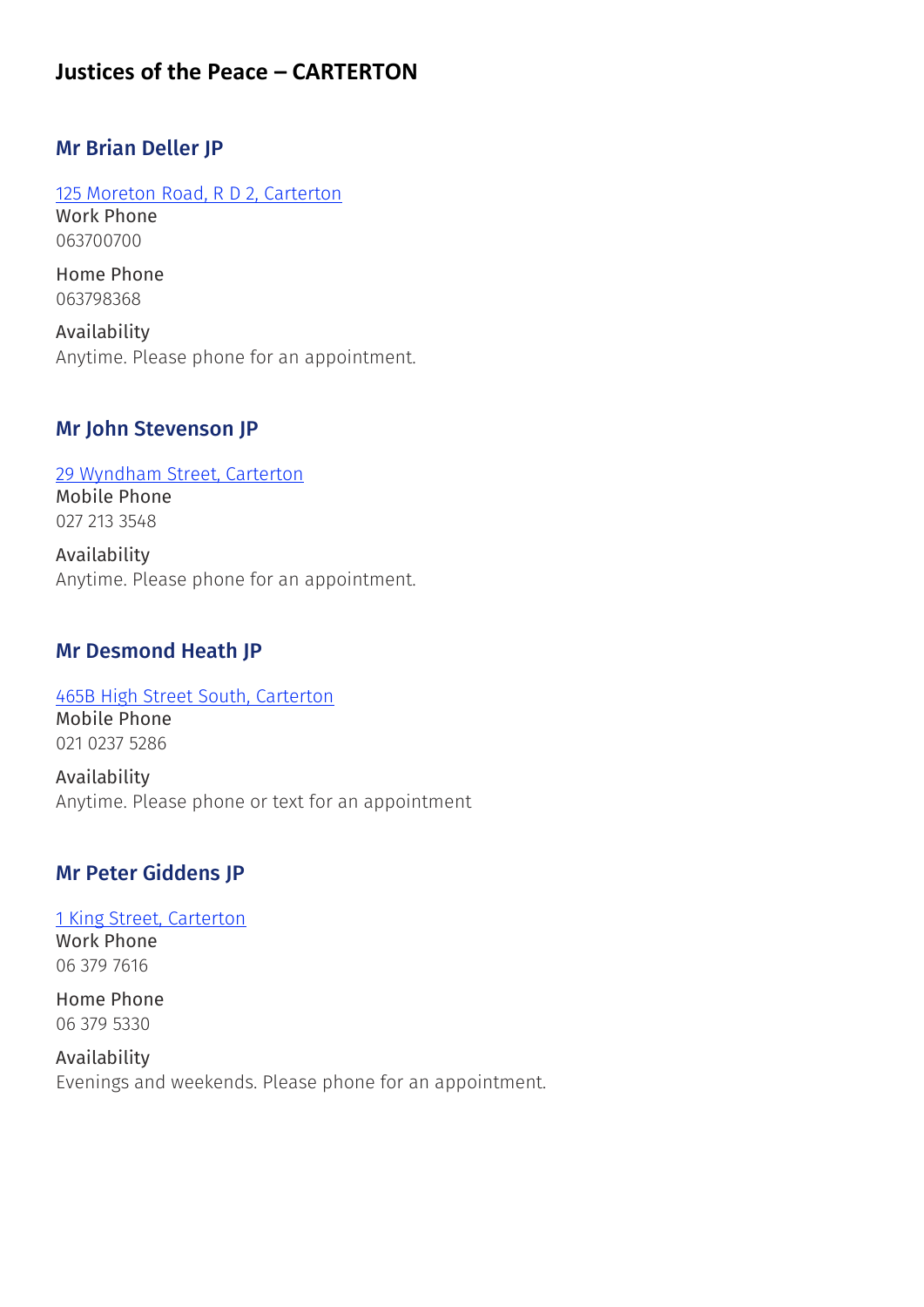# Mrs Tricia Bullock JP

[36 Armstrong Avenue, Carterton](https://www.google.com/maps/place/36%2bArmstrong%2bAvenue%2c%2bCarterton) Home Phone 063798432

Mobile Phone 0272817472

Availability Anytime. Please phone for an appointment.

#### Mr Gavin Hodder JP

[26 Garrison Street, Carterton](https://www.google.com/maps/place/26%2bGarrison%2bStreet%2c%2bCarterton) Home Phone 063799203

Mobile Phone 0274411836

Availability Anytime. Please phone for an appointment.

## Mr Gordon Reid JP

#### [4 Walnut Lane, Carterton](https://www.google.com/maps/place/4%2bWalnut%2bLane%2c%2bCarterton)

Home Phone 06 561 8157

Mobile Phone 027 471 6197

Availability Day time only, not evenings

### Mr Dale Williams ONZM, JP

[231 Belvedere Road, Carterton](https://www.google.com/maps/place/231%2bBelvedere%2bRoad%2c%2bCarterton) Mobile Phone 027 4691 933

Availability Anytime. Please phone for an appointment.